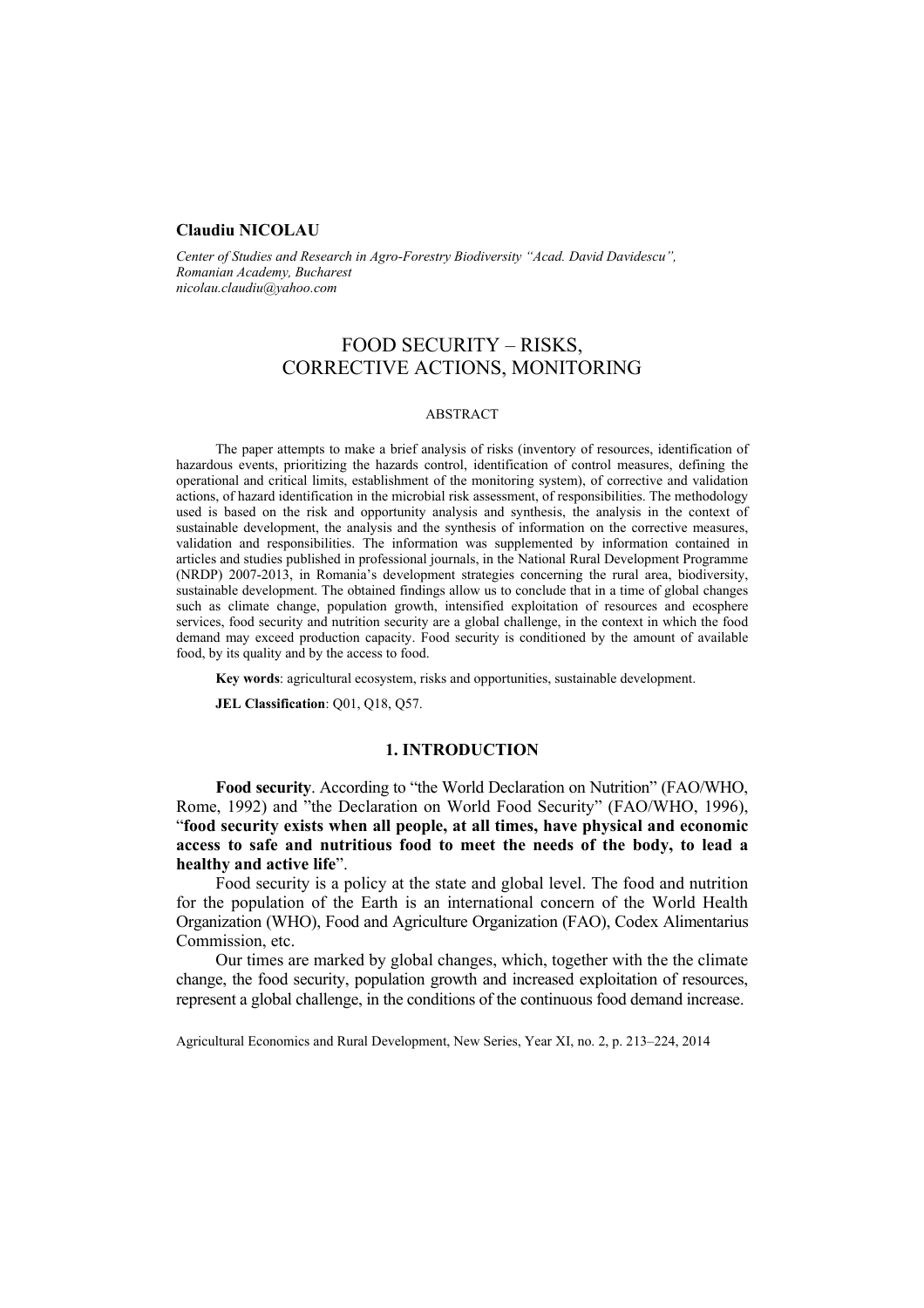The right to food is one of the fundamental human rights, making food security become an important issue in the development strategies and policies (Food and Agriculture Organization of the United Nations, 2004).

The changes in the consumption habits of mankind, together with the increase of the amount of necessary food to meet new nutrition patterns have led to agricultural production increase. But this increase in the quantity of food intake must to be carried out in a sustainable way (sustainable development) within the limits of endurance and self-regulating environment.

Romania ranks 51 in the world (Figure 1) in a hierarchy that took into consideration all the food security determinants (Source OXFAM,  $2014$ <sup>1</sup>.

Romania ranks:

• 18 in the world (Figure 2), out of the 125 monitored countries, taking into account the indicator amount of available food (subnutrition level and percentage of underweight children).

• 45 in the world (Figure 3), taking into account the indicator food accessibility level (measured by the price level versus other goods).

• 56 in the world (Figure 4), taking into account the food quality indicator (measured by diet diversity and access to clean water).

• 61 in the world (Figure 5), taking into account the indicator effects on human health of two high incidence diseases (diabetes and obesity).

Certain farming types (from the agricultural ecosystem) may generate a negative environmental impact at local, regional and global level with long-term consequences on the hydrological or climate circuit regulation and on soil quality  $(UNCED, 1992)^2$ .

Any modification of the natural self-regulation of the environment impacts food quality, the amount thereof and the access to it, which in their turn are conditional to food security.

The food safety objective of the European Union is to protect consumers' health and interests, while ensuring the proper operation of the single market along the entire agri-food chain (EU Council, 2006).

<sup>1</sup> http://www.oxfam.org.uk/what-we-do/good-enough-to-eat table. Oxfam is an international confederation of organizations that advocate for poverty eradication and has data collected from the World Health Organization, Food and Agriculture Organization, International Labour Organization. In this study 125 countries were monitored. The indexing was performed taking into account: the amount of available food (subnutrition level and percentage of underweight children), accessibility of food (measured by the price compared to other goods), food quality (measured by diet diversity and access to clean water), effects upon health. 2

 UNCED - United Nations Conference on Environment and Development held in Rio in 1992 established 27 principles, with the goal to establish new and equitable global relations through the creation of new cooperation levels among the states, which should respect the interests of all people and protect the overall integrity of the environment and sustainable development.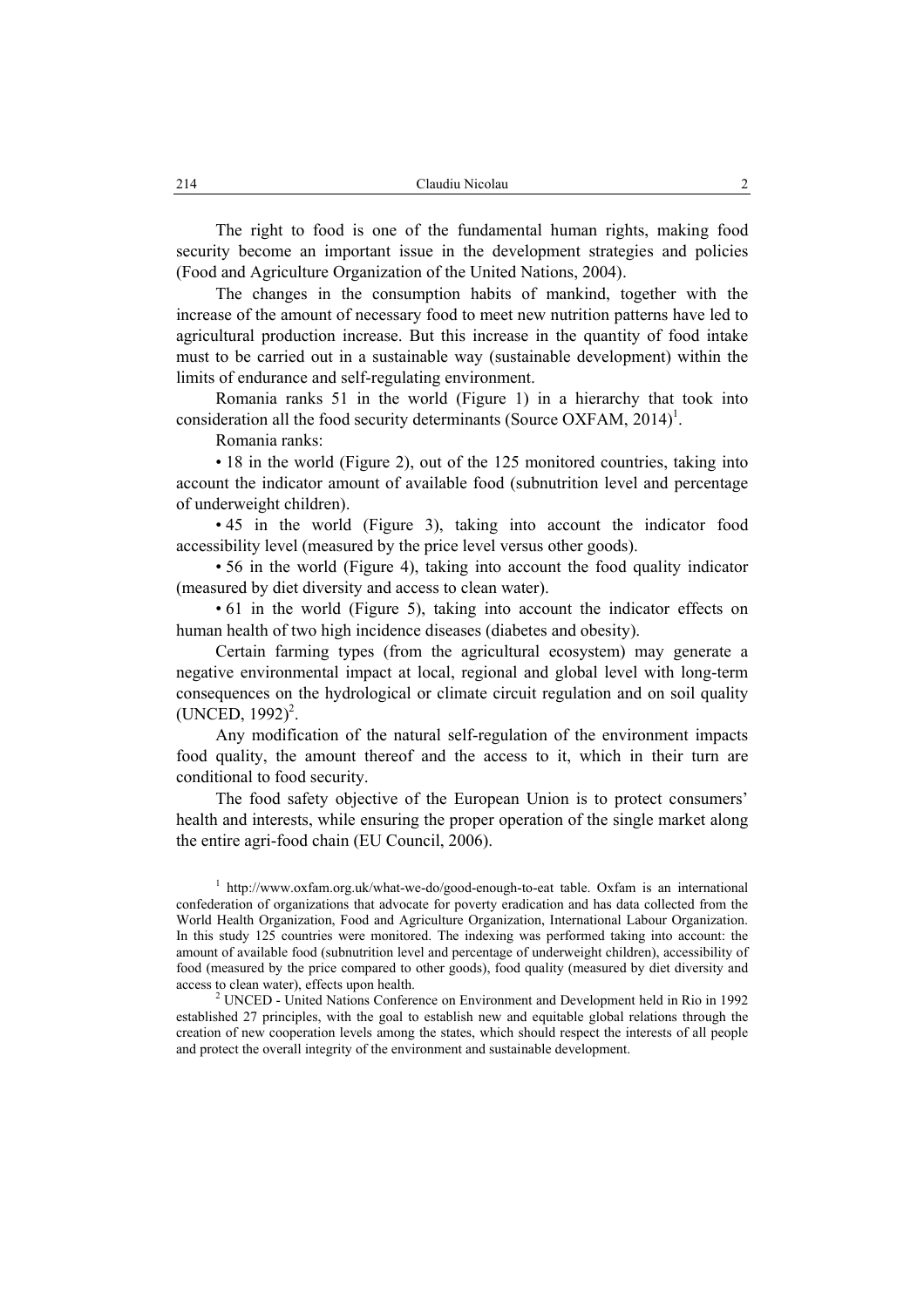

Figure 1. General classification of the 125 monitored countries.



Figure 2. Classification of the 125 monitored countries according to the available food quantity.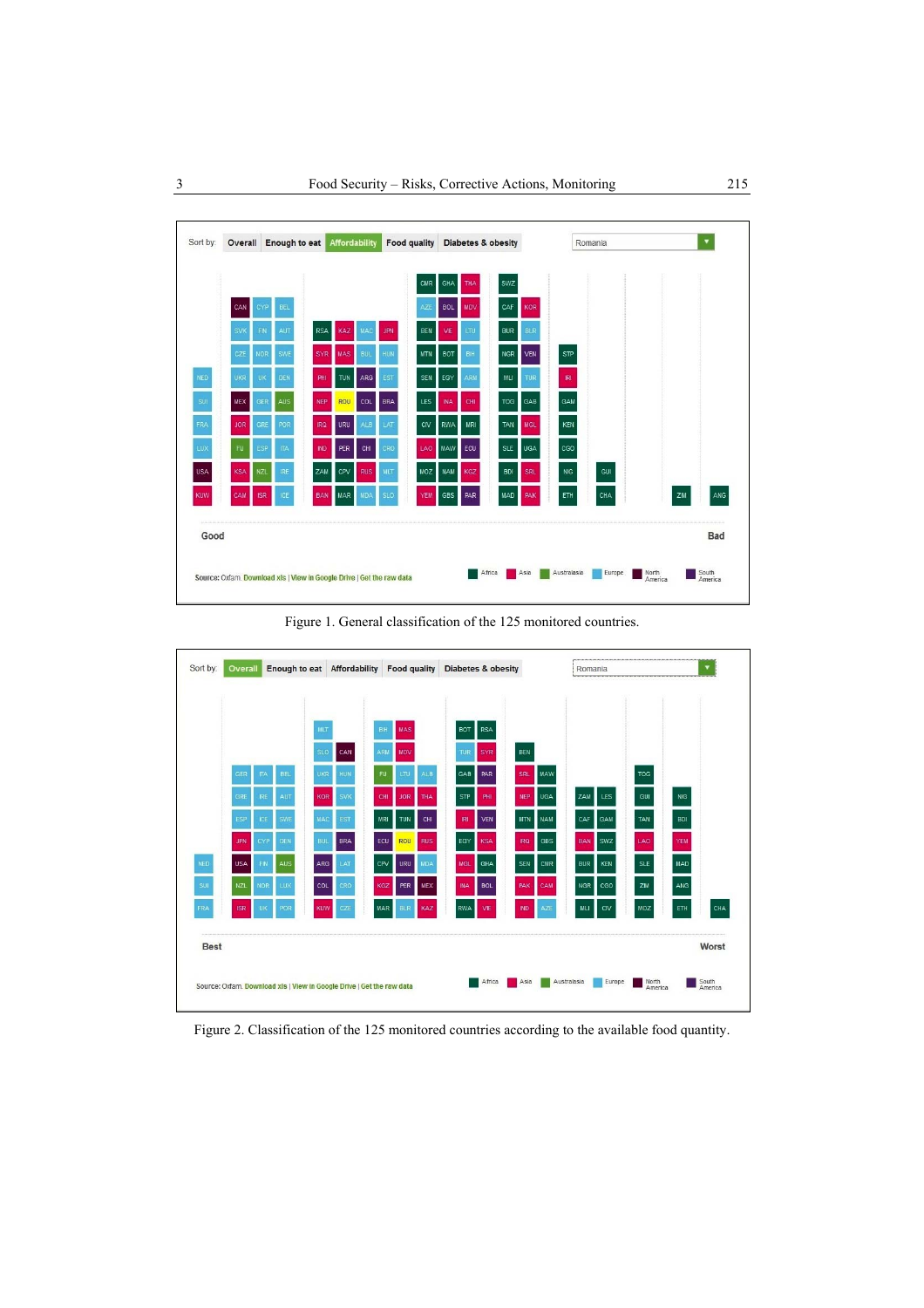



Figure 3. Classification of the 125 monitored countries according to the food accessibility level.

Figure 4. Classification of the 125 monitored countries according to food quality.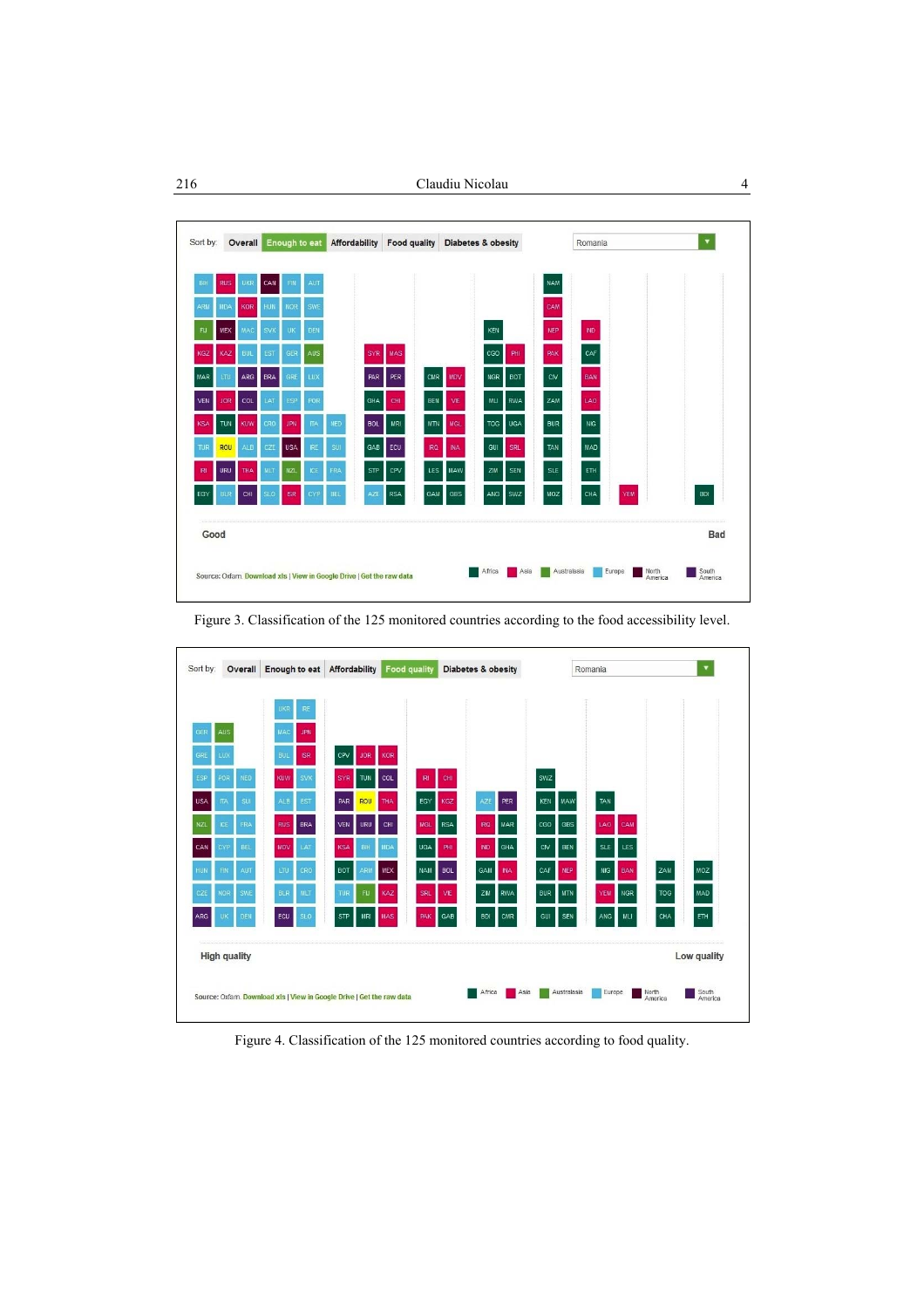

Figure 5. Classification of the 125 monitored countries according to the effects of food on health.

The theoretical systematization can be formulated according to the following definitions:

– The **agri-food economy** includes all the activities that contribute to the consumption function in a given society. Seven sectors are involved here: agriculture, agricultural and food industry, agricultural and food distribution, restaurants, related industries and services (that provide intermediate consumptions and equipment necessary for the operation of agri-food chains), international trade and socio-economic consumption units.

– The **food economy** concentrates the activities related to meeting the people's nutritional needs, manifested through the relation between the biological needs and the capacities of access to food, in parallel with the food supply and supply capacity; the entirety of this domain may represent a finality of the agrifood economy.

– The **agricultural economics** deals with an economy branch, whose sphere of activity is related, to a significant extent, to the upstream and downstream industries, including the intermediary activities and having priority openness to rural economy.

– The **rural economy**, a much wider field, comprising all the economic processes, their extra economic social connotations at the rural area level and in the rural communities in particular.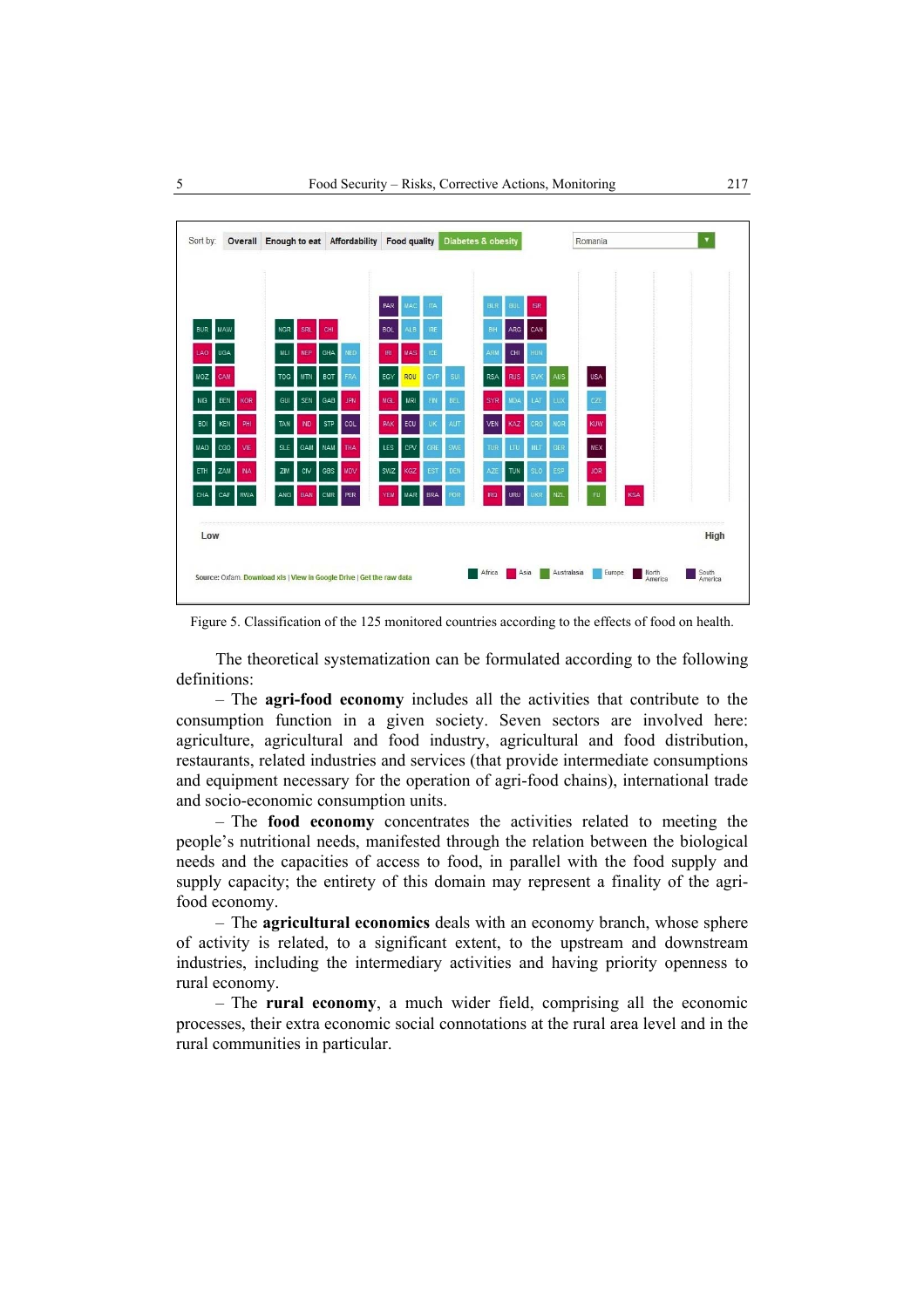The agri-food system appears as a totality of the upstream agriculture material production branches, providing necessary productive or non-productive inputs and services, the agricultural production itself, the food industries, storage, transport, distribution and marketing network to the final consumer – the population.

# **2. STATE OF KNOWLEDGE**

Food safety starts from the raw agricultural products used in food production and ends up at the moment of food consumption, on the basis of "*from farm to fork*" concept (according to EU and WHO). All these can be tracked by the traceability systems. Thus food safety and food security can be ensured by providing data on the characteristics of foodstuffs. This is achieved by traceability reports throughout the food chain (Alpas and Kyimaz, 2011).

But what are the agri-food chain levels in which risks may arise? They may occur at the following levels:

**A. Agriculture and Transport**. Quality raw products are essential for the final food product safety. From farm to food processors, the product might be chemically or biologically contaminated. Out of this reason, there is a specific legislation that refers to this part of the food chain: legislation on hygiene and food safety (transport and storage) and  $ISO<sup>3</sup>$  standards on food storage and delivery.

**B. Production, Processing and Distribution of Foodstuffs**. Currently, the food industry is based on modern systems of quality management in order to ensure food quality and safety on the market.

**C. Food Packaging**. Food packaging must maintain the integrity, safety and food quality during the transport, in wholesale and retail shops and to people's houses. Packaging extends the shelflife of food and contains important information on the label<sup>4</sup>. Using the information on the label, the transport and retail companies can identify the source of potential risks. The following information must appear on the food label: product name, list of ingredients in descending order of weight, durability, weight, utilization/storage conditions, name and address of the food manufacturer or importer, details on the origin of the food product.

**D. Food consumption**. The role of consumers continues at home and is equally important in ensuring food safety. There are some important rules for

<sup>&</sup>lt;sup>3</sup> List of Romanian standards that adopt the European and international standards in the sanitary-veterinary and food safety field: SR EN ISO 13366-2:2007, SR EN 14132 2004/AC:2007, SR ISO 16649-1:2007 şi SR ISO 16649-2:2007, SR ISO 18593:2007, SR ISO 21528-2:2007, SR EN ISO 21570: 2006/AC:2007, SR ISO/TS 22003:2007,SR EN ISO 22005:2007, SR ISO TS 22964:2007. 4

<sup>&</sup>lt;sup>4</sup> (EU) Regulation no. 1169/2011 of the European Parliament and of the Council of 25 October 2011 on informing consumers about foodstuffs put together the food labeling Directive 2000/13/EC and Directive 90/496/EEC on nutrition labeling in order to improve the levels of information and protection of European consumers, so that consumers may have at their disposal clear essential information under an easily understandable form.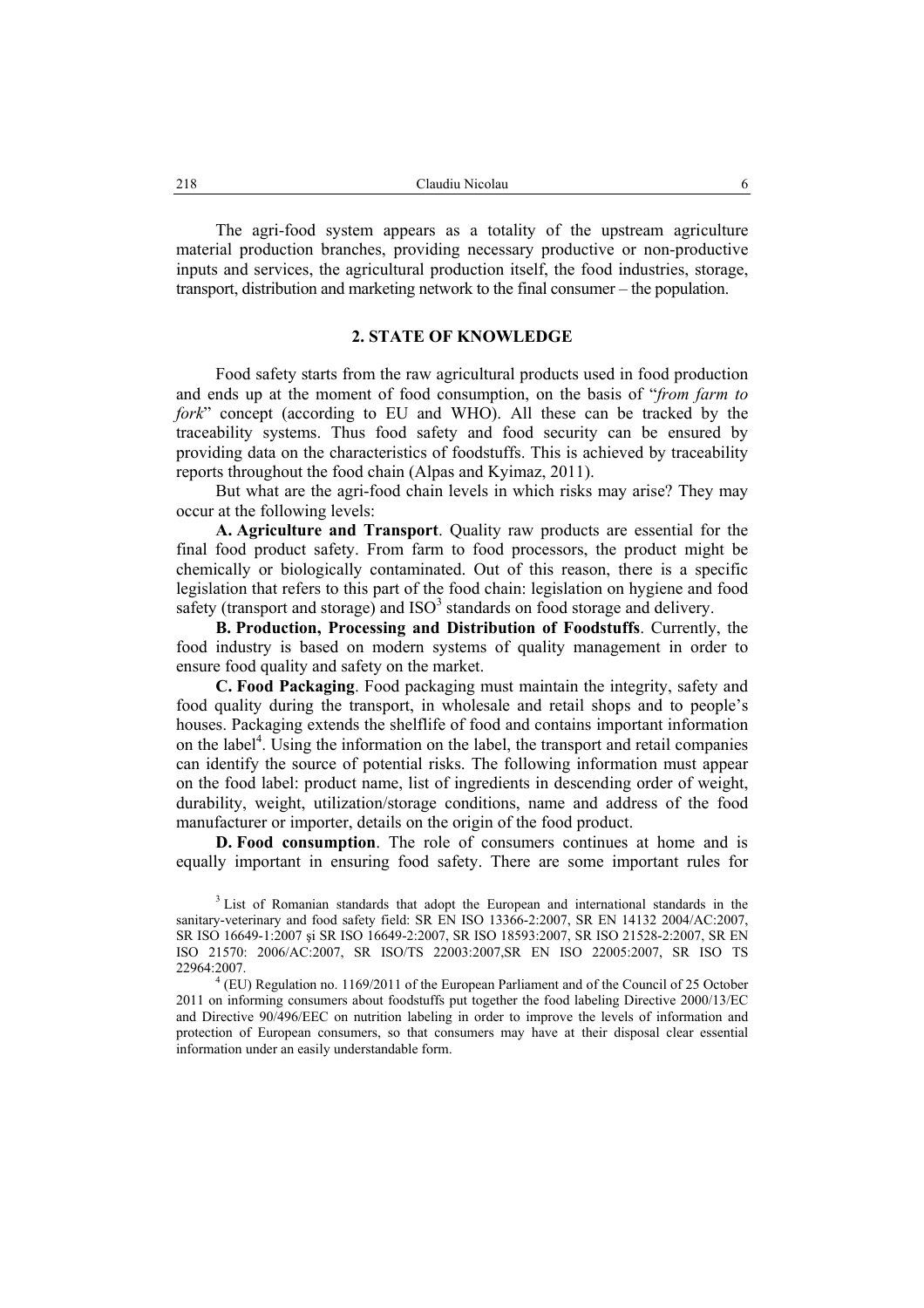handling food safely at home, such as compliance with the hygiene and sanitary norms for hands and utensils, rules to prevent cross-contamination, fast cooling of food products that are properly cooked, appropriate refrigeration. New challenges and risks for consumers' health and interests arise as a result of the food chain globalization. Under the EU food safety policy, the main objective is to reach the highest possible level of human health and consumers' interests protection in relation to food. There is a close collaboration between experts from different fields such as chemistry, biochemistry, microbiology, toxicology, immunology, food science and biotechnology, hygiene, health, nutrition for ensuring food safety.

# **3. MATERIAL AND METHOD**

The methodology that was used in the paper was based on the detailed analysis and synthesis of risks and opportunities in the context of sustainable development, analysis and synthesis of information on corrective, validation measures and of responsibilities. The method of data collection was primarily quantitative, as it is a generalizable, deductive and objective method. The information was supplemented by the information contained in articles and studies published in professional journals, in the National Rural Development Program 2007-2013, in the rural development strategies, biodiversity and Romania's sustainable development strategies. For the quantitative analysis method, the risk analysis was used (resource inventory, identification of hazardous events, prioritization of hazards control, identification of control measures, defining operational and critical limits, establishing monitoring system), the analysis of corrective and validation actions, identification of hazards in the assessment of microbial risks and of responsibilities.

#### **4. RESULTS AND DISCUSSIONS**

The food safety system contains the latest scientific data and the harmonization of the European legislation with the national legislation.

The international (WHO, FAO, Codex Alimentarius ) regulations specify three steps in risk analysis.

1. Risk Assessment – includes hazard identification, characteristics, exposure to risk. The purpose of this evaluation is to investigate the nature of potential infestation sources (physical, chemical or biological) – **System evaluation**.

2. Risk management – the behaviour in relation to the identified risk is established. This behavior depends on two critical factors: a) the level of risk is acceptable (critical point) and b) the required measures so that this level may not be exceeded – **Operational monitoring**.

3. Risk communication – this process is an interactive exchange of information and solutions to address the risks between two crucial parts: a) the responsible persons in risk assessment and management and b) consumers or other stakeholders –**Management and Communication**.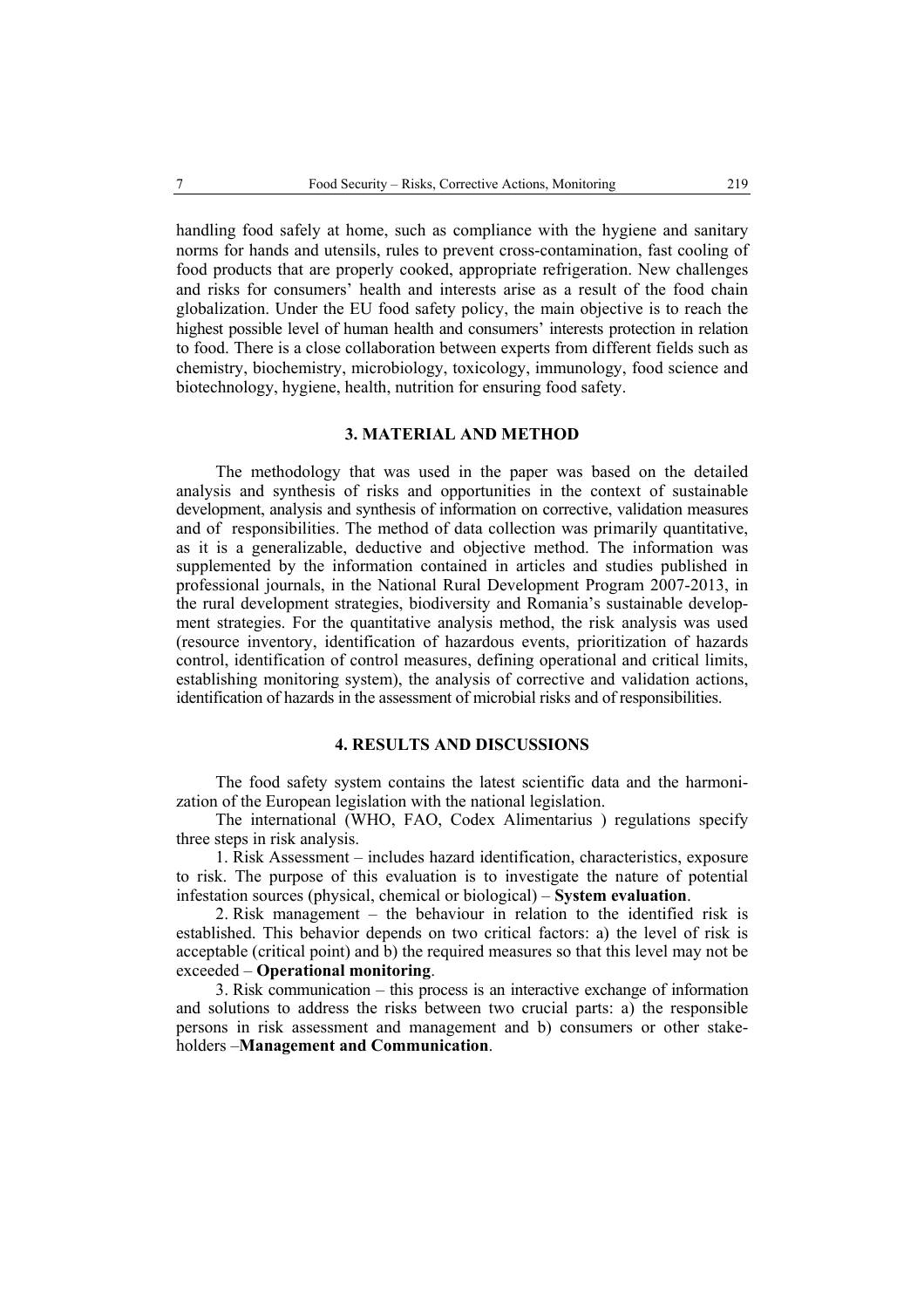A further evaluation is achieved by locating the possible vulnerable points of risk occurrence.

The first component is **System evaluation**. This has as first level **team establishment and resource inventory**. A multidisciplinary team is required as starting point in risk assessment, consisting of managers, engineers (operations, maintenance, design and investments staff), quality control of samples (microbiologists and chemists) and technical staff involved in daily activities, with a good knowledge of the system and the (projected) dangers for food safety.

**Identifying dangerous events**. The chemical hazards and the toxicity of chemical compounds depend on a number of factors, such as:

a. Frequency and amount of vehiculated chemical contaminants;

b. Synergism or antagonism between chemical pollutants and food;

c. Attenuation or increase of pollutant toxicity depending on the metabolic changes in animal or plant tissues.

The chemical contaminants are classified as follows:

– Mycotoxins (e.g., aflatoxins, fumonizins, trichothecenes, patulin, ochratoxin) ELISA (Enzyme-linked Immunosorbent Assay) immunoassay and HPLC techniques;

– Heavy metals in food and packages;

– Migration of toxic components from packaging (monomers, phthalates);

– Nitrates, nitrites, pesticides, fungicides, etc. (farming practices);

– Dioxins and furans (burning of stubbles and forests, chemical industry, etc.);

– Acrylamide (unprotected food processing at temperatures over 180°C).

The chemical contamination of food results in :

– Antienzymatic (digestive) action (GI) - preservatives;

– Despoiling and stressful action;

– Allergenic activity (antibiotics, preservatives, antioxidants, flavors, etc.).

– Antienzymatic action – pesticides or heavy metals, etc.;

– Mutagenic, teratogenic and mainly oncogenic action of certain pollutants or food additives;

– Irritation and keratinization of mucosa – preservatives, oxidants or flavours.

The effects of chemical pollution: slow growth, can affect reproductive capacity, the body's immune potential, effects on the liver, kidney tissue and sometimes on the nervous, hematopoietic and endocrine systems, hematopoietic organs or directly on erythrocytes (or white series).

The biological hazards (risks – bacteria, viruses and protozoa) generally come from contamination with human or animal wastes, although opportunistic pathogens may also develop under certain conditions in other hosts as well. In general, the contamination with organic human material can be used as a primary starting point for identifying the most dangerous events. The quantitative assessment of biological hazards can be used to quantitatively estimate different contamination modalities, improving the defense on the most important way of transmitting infectious germs. The development of control along the major routes of transmission of biological agents increases the importance of minor pathways, the latter being considered in various biological risk management scenarios. The quantitative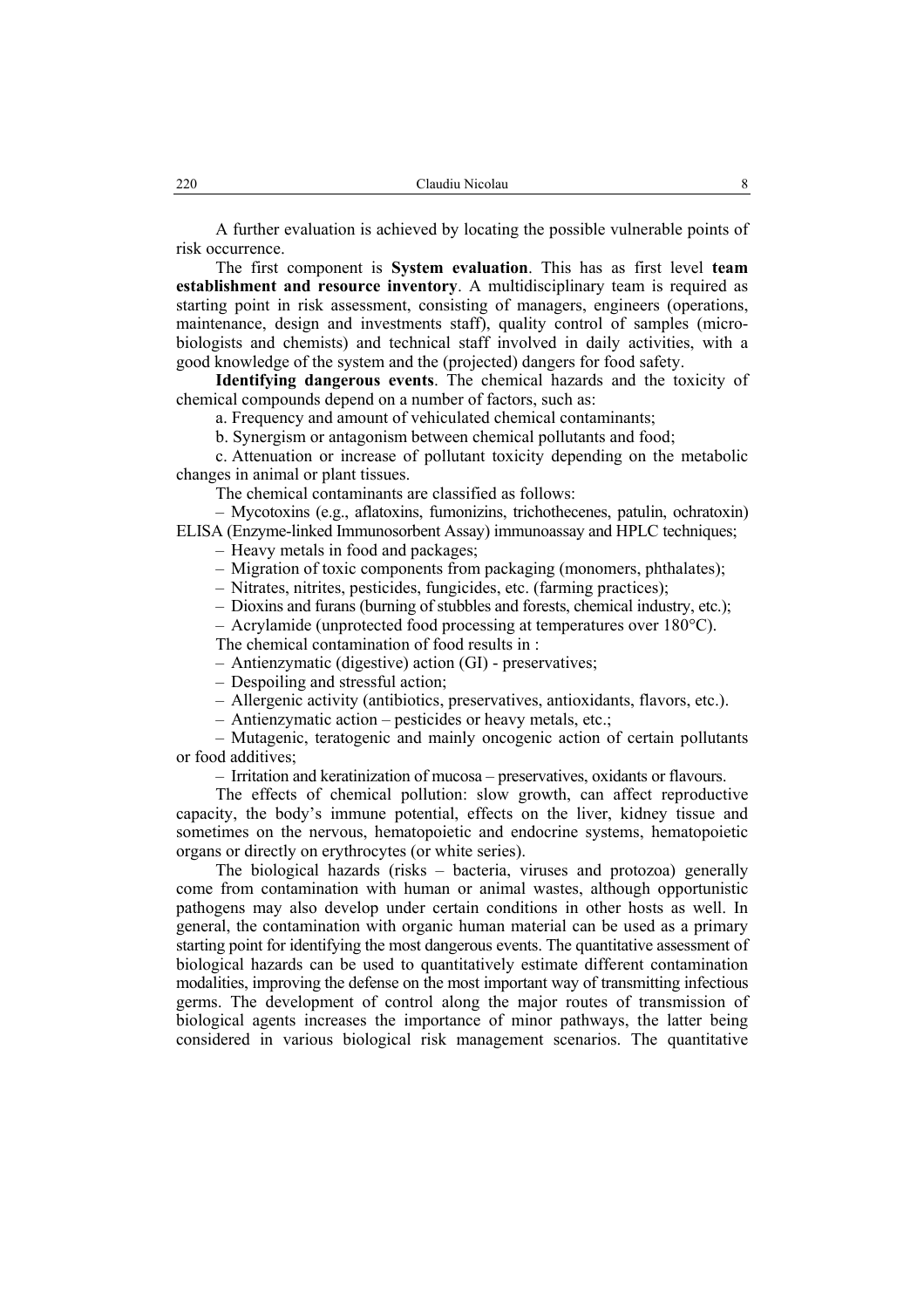assessment of microbial risks can be also used to establish the significance of "bad days" (the temporary effect, lower performance of treatment).The treatment effectiveness varies and most risks are associated with these bad days. The analysis of hazards and of critical control points can solve up these "bad days" issue, but it is less suitable for the evaluation of minor ways of disease transmission.

Similarly, the quantitative assessment of biological risks can determine the significance of certain modalities to avoid the critical control points (spatial effect) like that of a weaker performance filter, from a set of parallel filters. If the performance of this filter is severely compromised, the adequate performance of other filters will not compensate this deficiency.

Through quantitative assessment of biological risks we can compare the risks for different hazards and the hazardous events can be evaluated under alternative scenarios.

**Prioritization of hazard controls**. In any system, there may be several hazards and hazardous events, as well as a large number of potential control measures. Therefore, the priorities for the control measures must be defined first of all. The prioritization matrices are hierarchization tools of control measures, to focus on the most significant hazards. By using a semi-quantitative assessment of prioritization, the score for each identified hazard is calculated, within the necessity to establish current risks. The likelihood and severity of each risk can be thus calculated and a critical point can be established, above which the hazards need to be taken into consideration. **A quantitative assessment of biological risks provides for the prioritization basis**.

**Identification of control measures**. The control measures or "barriers" represent any activity that can reduce the hazard levels, either by reducing the entry of pathogens or by reducing their proliferation. The so-called "principle of multiple barriers" represents the basis of emergency plans. For certain control measures (such as the treatment processes), one can define the operational acceptability limits and the operations can be directly or indirectly monitored.

The second component of the evaluation is the **Operational monitoring**.

A first level of this component is **defining operational and critical limits**. For the control measures, operational or critical limits are established. The limits are set for certain parameters that can be monitored or the aspects concerning the adequacy of control measures are specified. The current knowledge and experience can be used as guidelines for the establishment of limits.

**Establishment of the monitoring system**. The monitoring consists of all measures and actions leading to a planned sequence of measurement or observation of the control parameters, so as to assess whether the control measures operate properly. Monitoring should be carried out in conformity with a plan for the collection of samples so as to prevent potentially unsafe material supply. The monitoring, among other characteristics, determines the period for which a likely collapse of the protection systems against undesired events may remain unnoticed or unannounced. From practice it is known that a longer exposure to a pathogen will lead to a higher risk of disease. Each solution/scenario or a combination of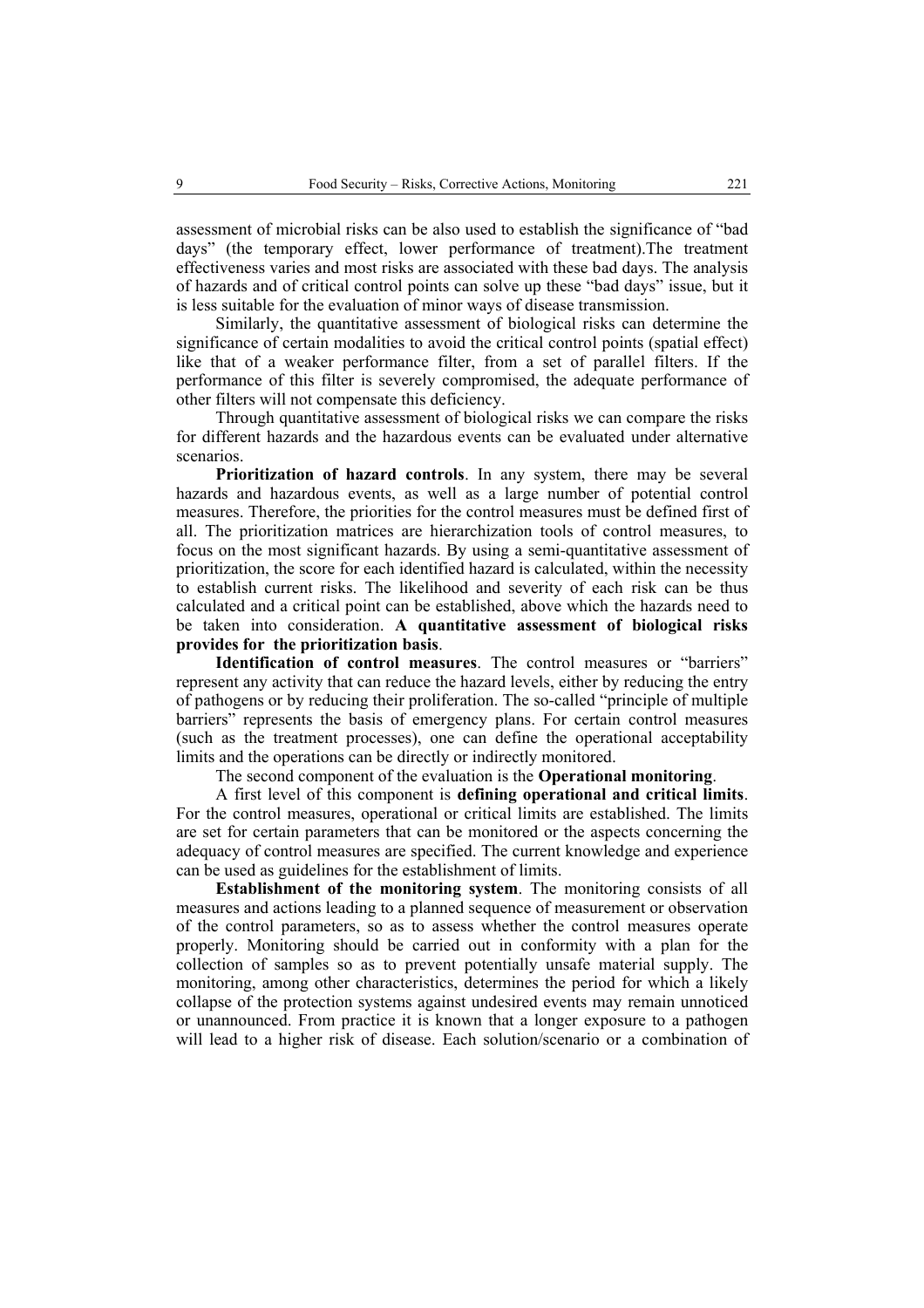solutions has to comply with the established health targets. This quantitative assessment of biological hazards can be used as a tool for designing monitoring programs. When the target limits are exceeded, corrective actions are needed that will bring the system under control. If the critical limits are exceeded, urgent actions are needed to prevent non-compliance with health targets and thereby increased health risks. There are different levels of corrective actions. These may be limited to control measures, which, although exceeding certain limits, may include more stringent control measures or can act with a relatively higher efficiency. The quantitative assessment of biological hazards can be used to determine what limit, which goes beyond the limit of individual control measures, can be reached in non-respecting the system in its entirety, so as not to cause major effects on the protection of staff.

**The practical application**. The implementation of monitoring programs is seen as an iterative process. At each new iteration a larger amount of information is available, which leads to an improvement of the risk management process. Similarly, the quantitative assessment of biological risks can be completed with more specific data, so as to improve the accuracy of risk assessment, as the evaluation is resumed.

In practice, many questions arise whose answers lead to the improvement and optimization of monitoring programs of events at the workplace. Does my system satisfy the basic health targets? The answer to this question typically requires a quantitative risk assessment.

Other problems requiring quantitative answers are:

What is the priority of the various hazards/hazardous events, which may focus on the risk management into question?

Where can I set my operational and critical limits?

How much monitoring is required?

What is the required level of corrective actions?

The quantitative biological risk assessment provides much more objective information than experts' opinions, with a scientific basis, supported by experimental data evaluation, leading to a more solid basis for risk management.

The biological risk assessment provides for a better understanding of problems and identifies the important data. In addition, risk characteristics allow us to focus and prioritize the research to those areas where important pieces of information are missing.

A third component of the evaluation is **management and communication**.

The first level of this component is **to establish corrective actions**. The corrective actions will ensure food safety by strengthening the critical control point or by implementing additional control measures. These actions must be completed in a sufficiently small time period to meet specific requests. There are cases where significant deviations of the control measures are produced. These are outside the scope of corrective action. Such unpredictable incidents are less frequent and they require an appropriate response. The normal development of operations can be maintained by the existence of an emergency plan. This must be available and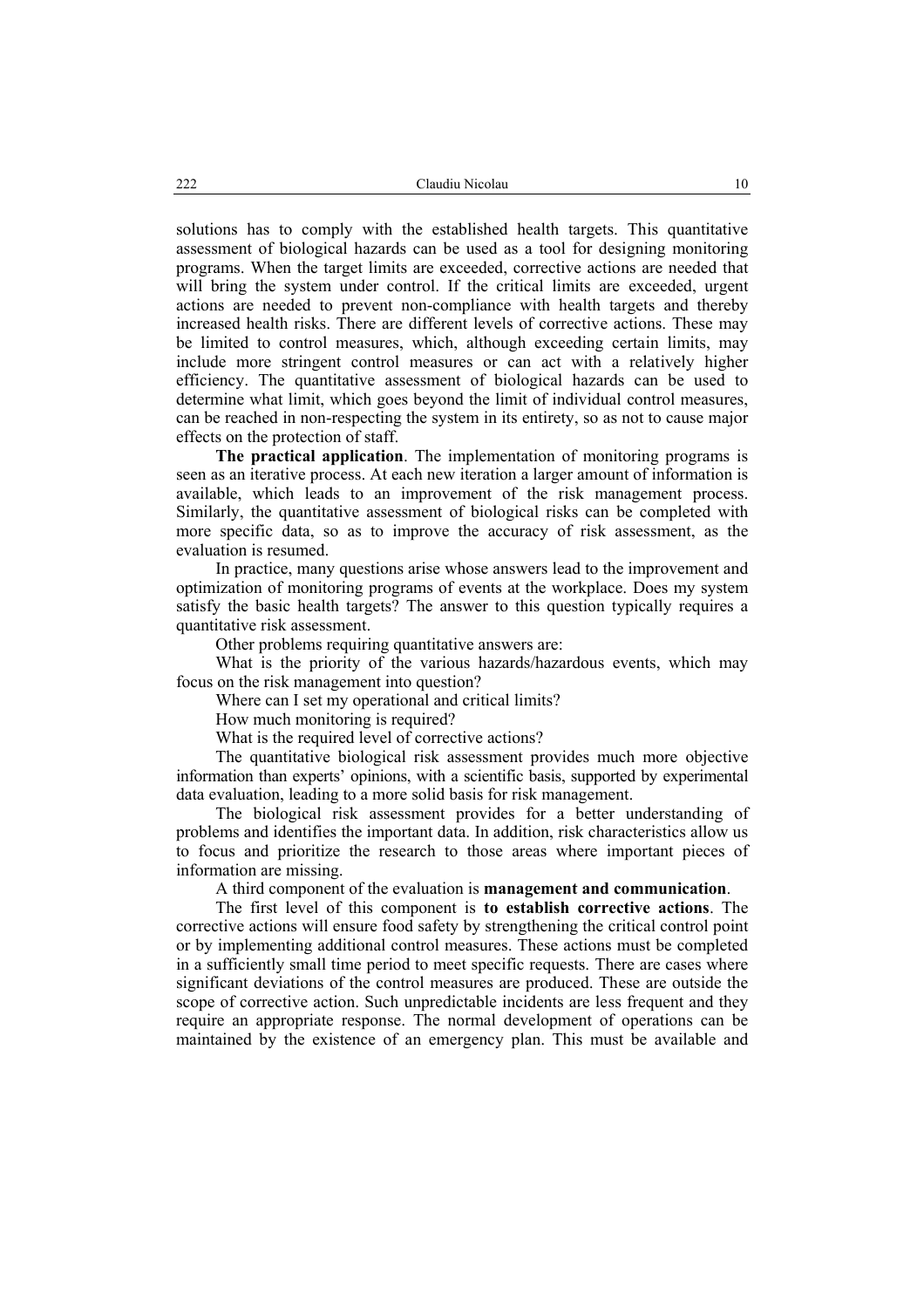applied promptly, in the case when an operational or critical limit has been exceeded. The plans for incidents and emergencies (natural disasters, intentional contamination etc.) are required to ensure the safe development of activities under these exceptional circumstances.

A second level of the management and communication component is called e**stablishment of validation and verification**. The validation and verification criteria must be established. The previous information, i.e. databases, is supportive for this stage.

**Communication**. The regulations on the biological or chemical infestation risks are based on defining a reference level of acceptable risk. Risk communication by authorized persons is a sensitive issue. The open and transparent communication, as well as choosing the presentation modality (i.e. discussions on risk assessment or safety evaluation) is extremely important.

# **Besides the three main components of risk assessment, there are also support programs, support processes**.

The adequate staff training, involving all the responsible entities in obtaining safe products, in the safe development of procedures for good operational practices or monitoring methods are all good examples of support programs.

# **5. CONCLUSIONS**

a. Currently, there is the possibility of on-line monitoring and carrying out risk assessments and communicating preventive measures without the physical presence of experts in the establishment. There are increasingly efficient and advanced tools for on-line monitoring, data processing and process control. One element in this context is the need for the calibration and verification of measuring control instruments, especially when the process of parameters monitoring is automated.

b. Out of the above-mentioned elements, it results that for the purpose of food security, the evaluation of the hazards categories, of critical limits, of communication plays a major role in identifying the main risks, threats and food vulnerability.

- c. Priorities of food security in the next period:
	- hygienization of water sources;
	- development of agricultural research to promote new modern farming technologies;
	- improving the management of natural resources;
	- promoting sustainable development in less-favoured areas;
	- support to a healthy national and international trade.

d. The mass communication methods should target prevention, as essential element in food security.

e. Identifying the overlapping areas and the deficiencies in the responsibilities of the active institutions in food safety management, evaluation of the best option.